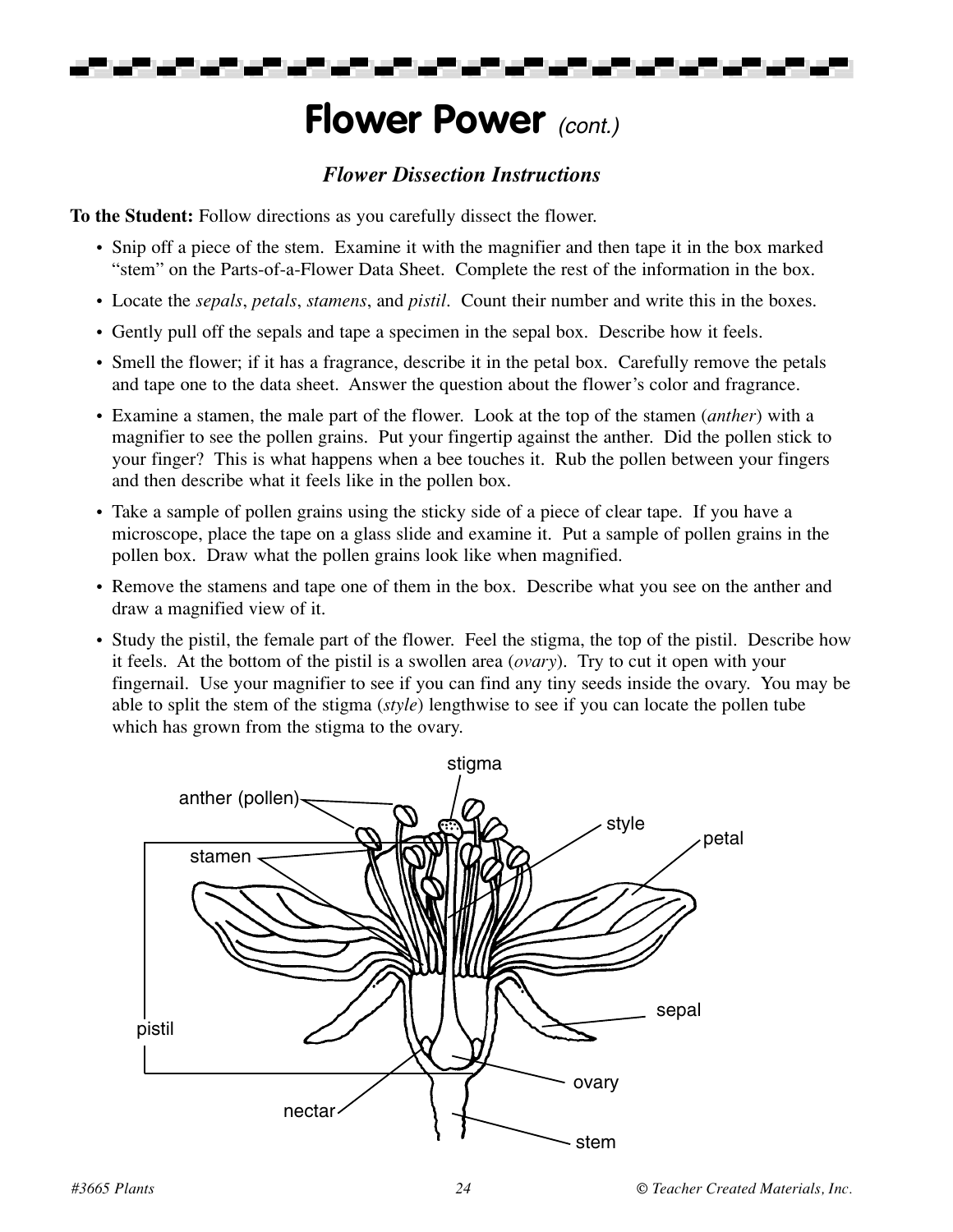----- -. . . . . . . . . . . . . . . . . .

# **Flower Power** *(cont.)*

### *Parts-of-a-Flower Data Sheet*

**To the Student:** Tape the parts of the flower in the correct boxes below and then complete the information.



*<sup>©</sup> Teacher Created Materials, Inc. 25 #3665 Plants*